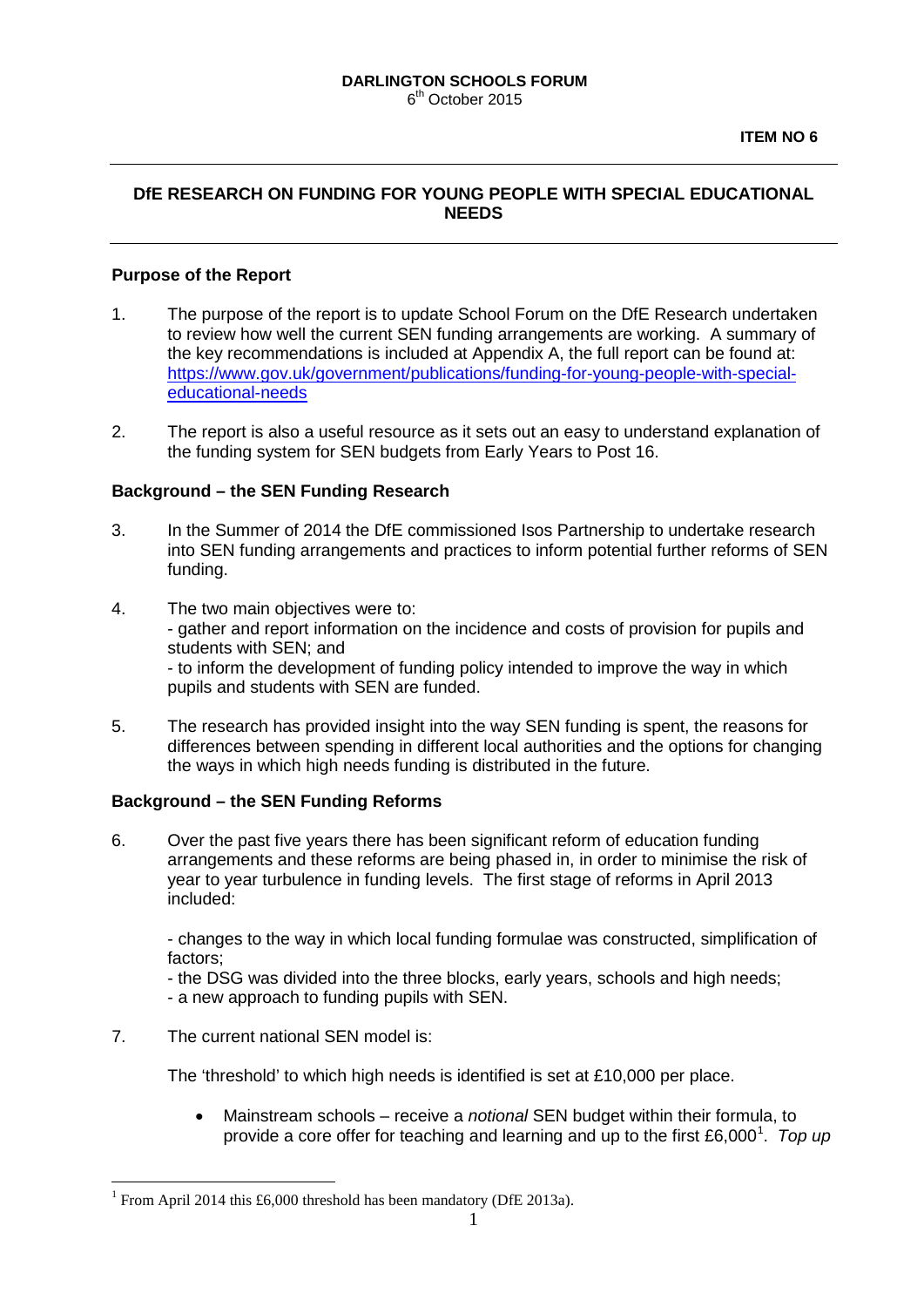funding is provided by the LA placing a child with high needs requiring more than £6,000 additional support.

- Specialist Settings including resource bases receive £10,000 per planned place (ie equivalent to an average AWPU of £4,000 plus £6,000 of additional costs).
- Early Years are funded through a single funding formula. LA's provide top up funding for support above what a provider can offer.
- Post 16 receive per student funding through a national funding formula. For high needs they receive an allocation of £6,000 per student based on data from the previous year. Top up funding is also available.
- Top up funding should be based upon the assessed needs and the cost of meeting those needs in a particular setting. Banding frameworks can be used to calculate top up funding.
- 8. Currently Darlington local authority (LA) delegates top up high needs funding up to £13,506 for primary schools and fully delegates the funding for secondary schools through the notional SEN element of the schools funding formula.

# **Highlighted Findings of the DfE Research Report**

- 9. There are examples of outstanding, innovative or promising local practice which include constructive dialogue, strategic planning and commissioning to reshape provision and schools working with parents. Table 1 on page 6 summarises how the most effective local education systems arrange their SEN funding.
- 10. Schools were generally positive about the strength of arrangements to identify needs of children with SEN, however over half of the schools expressed a poor view of the systems for allocating funding and how well the current funding arrangements contribute to improvement outcomes.
- 11. The introduction of £10,000 place funding has ensured stability, consistency, transparency and fairness and the top up element provides flexibility. Some schools can map provision against the £6,000 threshold which has led to better informed discussions about the type and cost of support that schools have been putting into place. Some schools have reshaped their provision to meet the needs of children and young people with SEN better, enabling them to benefit from a richer mix of high quality teaching.
- 12. When the high needs funding reforms were introduced in 2013 to maintain stability, the high needs block was allocated according to historic spending levels. However historic spend does not appear to match very closely with current levels of need. Also, there are key differences between areas summarised by:

a) the demographic context of an area has a profound impact on the level of need, and therefore the need to spend; b) parental preference is a critical driver of the nature and quantity of provision

influenced by the quality of relationships and dialogue; c) the capacity and ability of all types of provider, and the readiness to work together in support of a common goal has a bearing on how funding is distributed; d) the strategic decisions made by the LA.

13. Some areas had only a small shift from their previous practice, but in other areas this was a significant shift. Many of the schools that voiced most anxiety about their ability to meet the pupil's needs were in authorities with lower levels of per pupil funding and a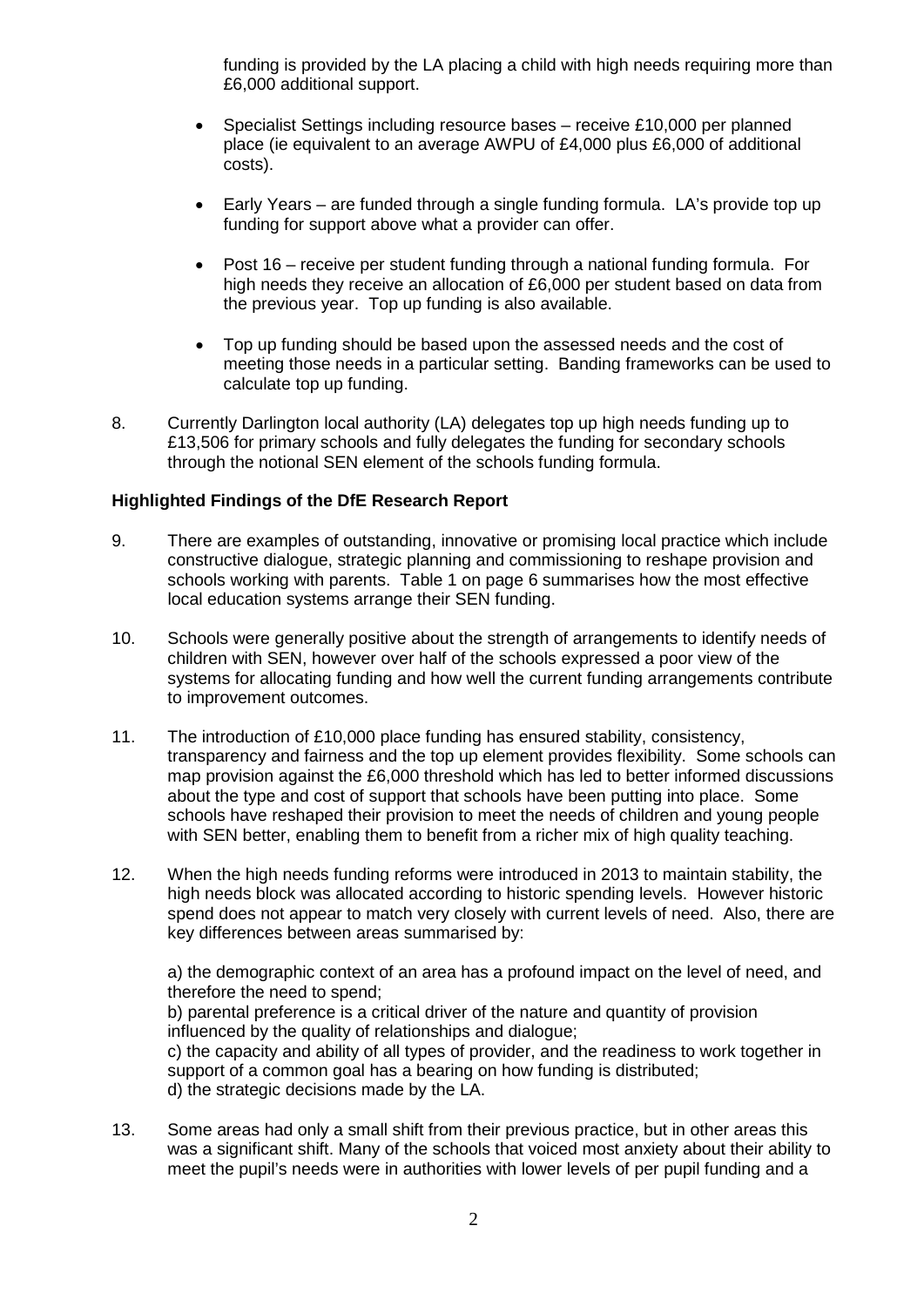tighter DSG settlement. Very high numbers of statements or uneven profiles of SEN in areas also found it harder to implement the reforms.

- 14. For Early Years, many of the challenges reported concerned the need to ensure providers have access to resources. In most cases additional funding used to support pre-school settings or provide top up funding came from the high needs block, however there were issues regarding this model. Some, like Darlington fund part or all of their support from the Early Years block with a pot of funding for specific circumstances. In the main, providers and LAs argued that the current approach provided the flexibility to shape SEN funding to meet the need
- 15. In terms of funding for specialist places, there were two main challenges highlighted, pressure on places in special schools and a lack of clarity about commissioning and reallocated specialist places. Currently LAs submit returns to the EFA showing the number of places they wish to use in different settings, however the challenges LA's face include in-year pupil movement, pressure on school places, and the importance of planning the right number of places in the right settings. An approach based on lagged numbers was considered and not favoured as this gives LA's less scope to plan and commission places in order to pro-actively shape local provision.
- 16. Many LAs have banding frameworks to allocate funding using a variety of approaches. Five hypothetical profiles of young people were used to illustrate this. Not all the responses of providers and LAs were in 'tune' with each other and the range of top up varied. This could be influenced by a lack of consistent expectations around core provision, local existing provision eg resource bases, and local banding frameworks.
- 17. There were six main sets of challenges in post-16 confusion about funding for lowlevel SEN; timing of planning; in consistent approaches to top-up funding; lack of clarity about the process for developing new provision; inconsistency in guided learning hours in college's and full time places in schools; support for young people 19-25.
- 18. In very high complex needs the research exposed the challenges associated with effective commissioning for such a small group of children and young people and recommends a systematic regional or sub-regional approach to commissioning, however the government were to decide to implement a formula for schools, then the effective ring-fencing of the high needs block may lead to additional pressures on high cost services for which demand is uneven.
- 19. Role of school forum's in relation to SEN funding was developing to provide effective strategic oversight of SEN funding with the support of specialist LA officers.

# **Conclusions of the Research Report**

- 20. The research conclusions are based upon a small but broadly representative group of 13 local education systems. It should therefore be noted that it may not be appropriate that all of the issues highlighted are relevant to Darlington, or it may be that Darlington's strategies and processes already address some of the proposals. However, the research does highlight that there are issues common to many areas.
- 21. The abiding principle of the recommendations is that it is important that educating institutions make a contribution to meeting the needs of young people with SEN from their core funding. If all funding for supporting students with high needs was held separately by LAs but for lower levels of need had to come from an institution's core budget, this would create perverse incentives to identify students as having high needs. Having consistent expectations that institutions contribute to the costs of supporting all with SEN is key to ensuring that they meet the needs and do not seen SEN as an 'addon'.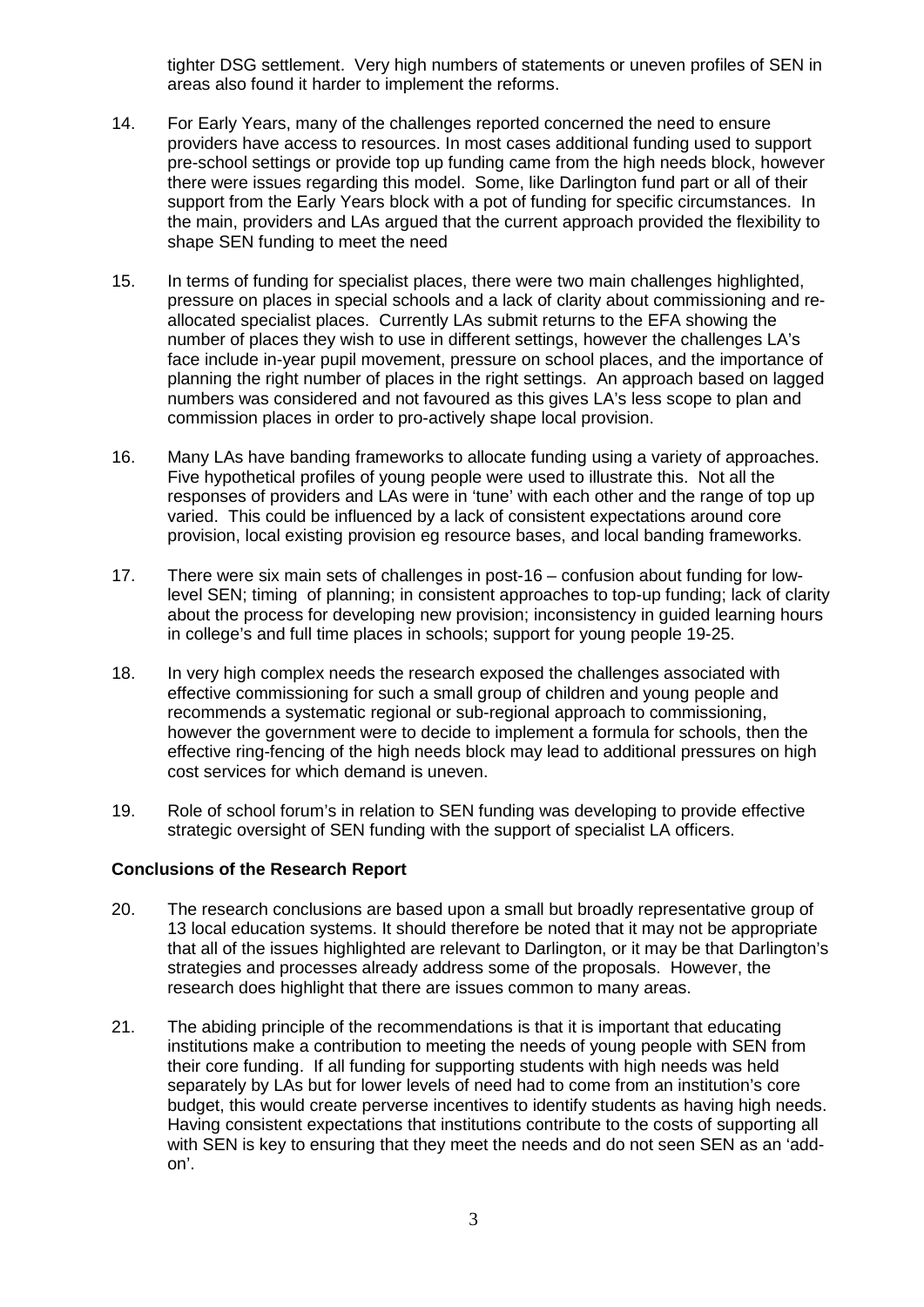- 22. There are 17 proposals for the DfE to consider on how the SEN funding system might be improved in future which fall into three different categories.
	- Shining a light on effective practice and on how the current system is intended to work;
	- Improving the way in which funding is allocated to make it fairer, more transparent or to ensure that it is better targeted at need;
	- Better decision-making.

Some key conclusions are set out in paras 23-31.

- 23. The proposals for reforming the existing arrangements envisage that the DfE should move to a formula for the allocation of the high needs block. The impact on this would possibly remove the facility of moving funding between blocks, and would place an absolute premium on getting the distribution to LAs as fair as possible. The formula would need considerable further modelling and testing and a move to this would require a considered transition and must be included in the wider policy and funding context.
- 24. Differences between schools (see para 12), are hard to reflect in formulaic approaches. Some LAs are already agreeing and introducing consistent expectations of support for children with SEN which include shared commitments for 'core entitlement' for any child with SEN. In Darlington we will be issuing the 'Graduated Response guidance' which will be introduced to all schools SEN Co-ordinators. This sets out practical examples of the provision that schools or other settings might put in place to support children with SEN, broken down by the four categories of need described in the Code of Practice.
- 25. Notional SEN budgets vary considerably between LAs and if schools were to use the notional budget as a guide to how much they should spend, this would lead to inconsistent decisions therefore the proposal is for the notional SEN budgets to be removed. However the system is not yet mature enough, so clearer support such as through financial planning tools, would help schools work out levels of SEN spend in the area of 'low-level' SEN support.
- 26. An approach to align funding and commissioning processes more closely with LA statutory responsibilities is preferred in planning for special needs places. In order to do this there would need to be clear and transparent agreements about how many places LAs would commission (ie through contracts/service level agreements). Darlington is moving to this position. Where new specialist provision is required there would need to be a process for accessing capital funding to support this development.
- 27. To improve the top up system the DfE should consider whether additional principles or standards would enable more effective and consistent approaches by LAs. This would include core elements to operate a funding system and as a minimum, planned processes, payment timescales and review requirements.
- 28. In Early Years it is considered that future local strategies and funding arrangements should be built upon clear expectations about what support providers are expected to offer; a concrete offer from LAs of additional advice and expertise and agreed criteria for accessing additional top up funding.
- 29. For 16-25 institutions the recommendation is to incorporate the current allocation of £6000 ('element 2') for each high-needs student with the post-16 national funding formula and SEN places in SPIs should be funded at £10,000 with top-up funding provided above this level.
- 30. There could be some high needs budget system changes, for example, including an element that could be created specifically to fund very high-need low-incidence SEN. This would involve top-slicing local budgets to create a pot of money for commissioning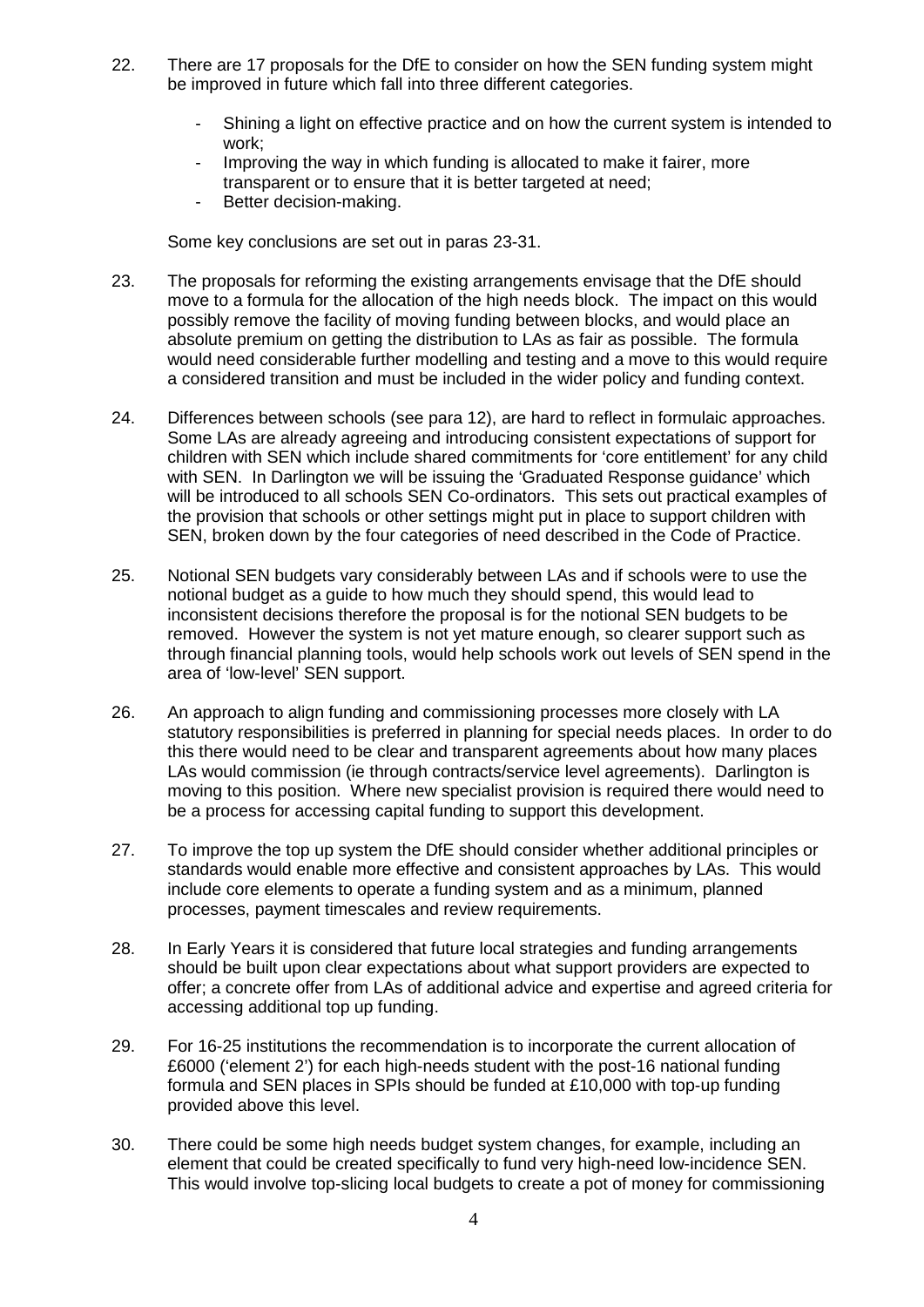and funding highly specialist provision. Or another option is to include a lump sum factor in the high needs funding formula for small local authorities that most likely see significant year on year changes in demand for highly specialist placements.

31. A summary of the funding proposals is summarised in Table 2 on page 6. Under these proposals, the LA would receive a single block of funding for SEN high needs and this would be broken down into separate elements for 'place-led' and 'top-up'. In addition to a formula based high needs block this would cover both place led and pupil led elements.

- Contribution of settings, schools and post-16 to an agreed level up to the first £6,000 or variable for Early Years settings;

- Removal of the notional SEN budget;
- Designated SEN places to remain at £10,000;
- The role of the LA in planning and commissioning designated specialist SEN places.

#### **Next Steps**

- 32. Whilst the recommendations made to DfE may or may not be implemented, particularly in the proposals for funding allocation, the ideas and suggestions put forward to enable better decision-making and on how the current system is intended to work, can provide a means to build on best practice – to common practice.
- 33. Case studies within the main body of the report provide best practice to build upon. This can be considered by the School Forum officer and Head of School and Pupil Support Services in forward monitoring of resource bases and the SEN policy work which is ongoing.
- 34. This Autumn term the LA have asked schools to contribute to a project, mapping costed provision. This will help the LA gain an understanding of the support requirements of those high needs pupils that require support above the £6,000 threshold. Any changes to the allocation of top up funding will mean that high needs funding will follow the pupil rather than be formula driven coming in line with the current national model.
- 35. In November it is intended that a working group be convened to progress the provision mapping project. This will comprise lead DBC officers, representation from schools to include business/finance managers and SENCo's. It is suggested that any key findings, and/or actions to take forward as a result of the mapping bear the national research findings in mind.
- 36. The School Forum are encouraged to consider the detail of the report in relation to their sector areas.

### **Recommendation**

- 37. It is recommended that Members of the School Forum:
	- (a) Note the research report and conclusions related to schools@onedarlington
	- (b) Note the next steps

Eleanor Marshall School Forum Monitoring & Support Officer